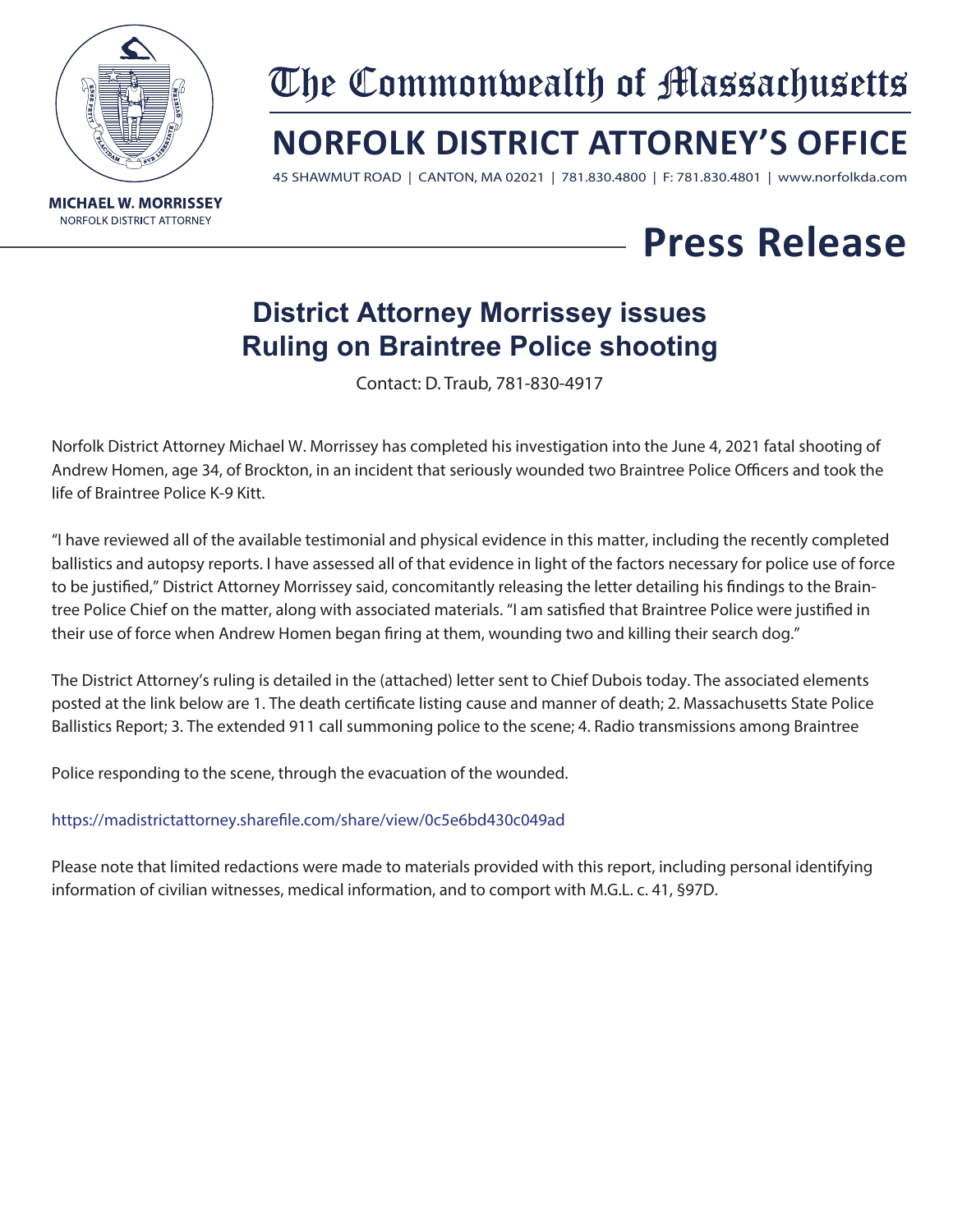

**MICHAEL W. MORRISSEY** 

**DISTRICT ATTORNEY** 

#### The Commonwealth of Massachusetts

OFFICE OF THE DISTRICT ATTORNEY FOR THE NORFOLK DISTRICT

> 45 SHAWMUT ROAD CANTON, MA 02021 (781) 830-4800 FAX (781) 830-4801

December 1, 2021

**Chief Mark Dubois Braintree Police Department** 282 Union Street Braintree, MA 02184

RE: District Attorney's final determination on officer use of force on June 4, 2021

Dear Chief Dubois:

The following is a statement of facts, standard of review, and findings relative to the June 4<sup>th</sup> incident near Braintree village involving Braintree Police use of force.

On Friday, June 4, 2021, at approximately 12:44 p.m., a resident of Braintree Village contacted Braintree 911 Emergency Services and reported that she had been physically assaulted. (See Exhibit  $1 - 911$  Call). Multiple Braintree Police officers responded to the victim's home on McCusker Drive in Braintree, located in a large residential complex called Braintree Village Apartments. Braintree Police officers arrived approximately 4 minutes later and were informed that the suspect, Andrew Homen, had fled the scene and was in the possession of two firearms. Officers entered the victim's residence and found the apartment in complete disarray with evidence of broken furniture and household items destroyed or damaged. Police obtained an initial description of the suspect from the victim, who indicated that she had been subject to physical and verbal assaults that occurred over a 24-hour period. The victim informed police that Homen had two (2) firearms, a black and silver semi-automatic handgun and a revolver, stating that she had seen, touched, and had the revolver pointed at her the previous day. Braintree Police also learned that Andrew Homen had active arrest warrants.

A more complete interview of the victim was later conducted later at Milton Hospital, where she had been brought for treatment for her injuries, by the Massachusetts State Police; the victim further confirmed that Homen had held the barrel of a gun to her forehead.

Additional Braintree Police, including detectives, continued to arrive on scene. Police learned that the apartment complex had recently been equipped with high-quality video surveillance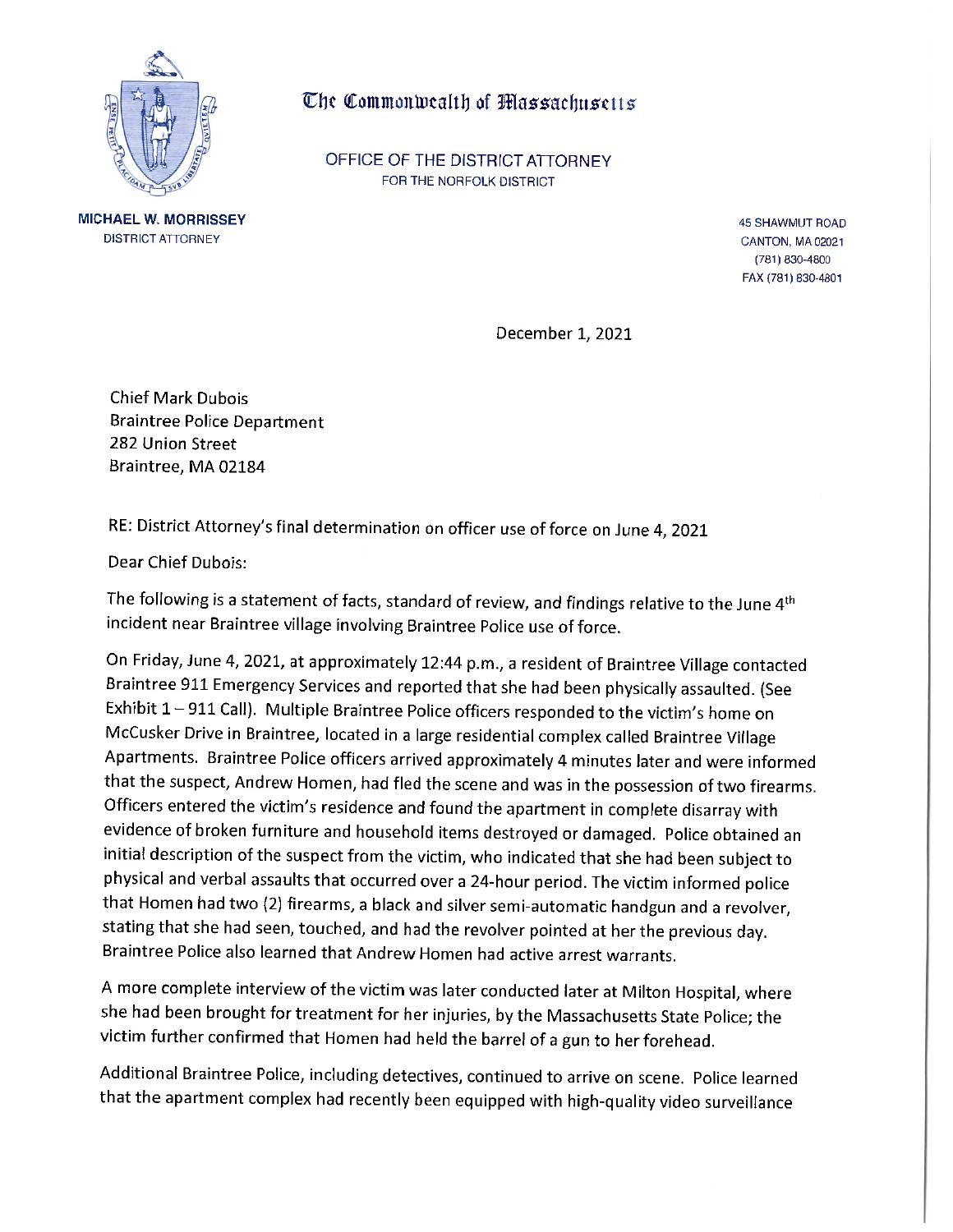cameras. From the victim, detectives were able to obtain the description of Homen as being a light-skinned Portuguese male, wearing a black UMass sweatshirt, dark-colored jacket, and carrying a gray backpack. Detectives obtained video footage, which showed Homen leaving 45 McCusker Drive at approximately 12:45 p.m. and walking in the direction of the wooded area in the rear of the residential complex, which abuts the MBTA commuter railroad tracks. The area is adjacent to Commercial Street and the Monatiquot River.

Having confirmed the defendant's description and direction of flight as captured on video, Braintree Police established a perimeter around the densely wooded area where Homen was last seen traveling on foot. Braintree Police personnel, including officers working details, responded to assist in the effort to locate and apprehend Homen. The East Braintree Middle School, which is located near Braintree Village Apartments, was placed in lock down in response to the present danger of an armed gunman at-large in the area. Officers determined that the difficulty of the densely wooded terrain, the proximity of the middle school, the densely populated residential area, and the suspect's reported possession of two firearms, made deployment of a K-9 to locate the subject advisable. Braintree Officer William Cushing and his K-9 partner, Kitt, arrived at the scene and met with Officer Richard Seibert, who is also a trained K-9 officer, to establish a track to locate Homen in the wooded area. It was decided that, due to the dense overgrowth of the area, a third police officer would enter the woods. Officer Matthew Donoghue, who had been dispatched from the station to be part of the perimeter guard, volunteered to enter the woods along with Officer Cushing, Seibert, and K-9 Kitt. (See Officer Donoghue statement). The three officers and K-9 Kitt entered the wooded area and began the search. Officer Cushing was working Kitt on a long leash, approximately 15 feet in length, in front of him. Officer Seibert had obtained his patrol rifle from his vehicle. Officer Donoghue was armed with his Sig Sauer 45-caliber semi-automatic department-issued handgun. According to the officers, K-9 Kitt responded and began to demonstrate that he was on to the trail of the fleeing Homen. Officer Seibert, also an experienced K-9 officer, was working closely with Officer Cushing, both providing cover and radio communications to officers monitoring the Braintree Police channel - including the direction and approximate area being searched. At approximately 1:28 p.m., the officers observed K-9 Kitt signaling that he was getting close to locating Homen. Officer Cushing said as K-9 Kitt got closer, he saw someone concealed behind a rock. The rock was only a few feet from the officers. Officer Cushing began yelling commands: "show me your hands, show me your hands." As K-9 Kitt advanced toward Homen, the subject fired three rounds in quick succession (see Officer Cushing statement). The initial ambush resulted in K-9 Kitt being fatally wounded.

Officer Seibert reported that he heard the commands "Drop the gun. Drop the fucking gun" and then saw and heard a muzzle flash from the suspect. He saw Officer Cushing go down and heard K-9 Kitt, who was leaping up, yelp and saw him fall over backwards. Seibert, armed with the rifle, returned fire. He initially fired 8-10 rounds and heard Officers Donoghue and Cushing yelling that they were hit. Officer Seibert resumed firing, shooting an additional 8-10 rounds. Then everything stopped and went quiet (See Officer Seibert statement).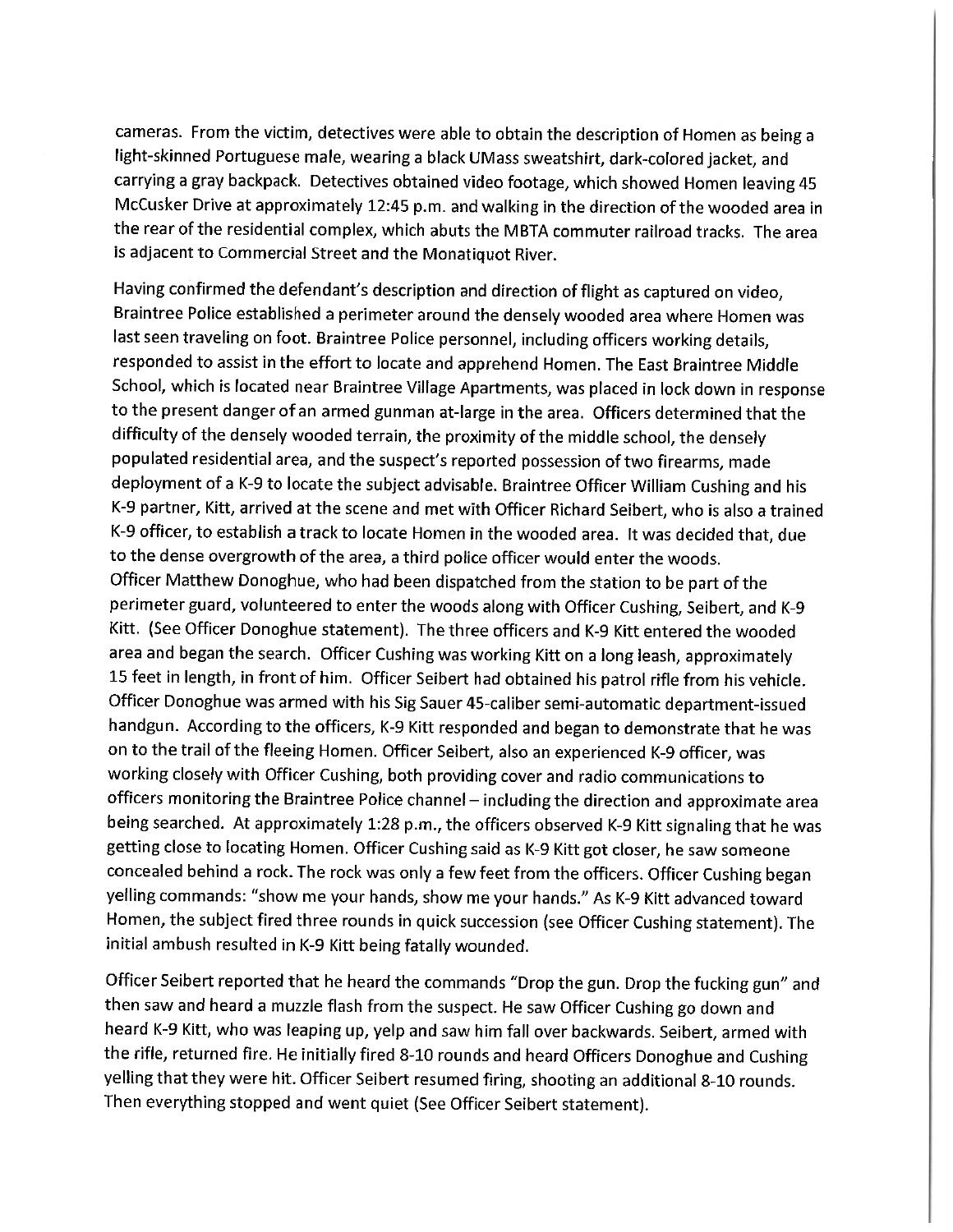Officer Cushing said he could tell by the sound the dog made, followed by silence, that K-9 Kitt was fatally wounded or dead. At that time, the suspect stood up and pointed the black and silver firearm directly at Officer Cushing. Officer Cushing returned fire. Officer Cushing believed Homen was hit but was still standing. Officer Cushing had emptied his magazine in the exchange, causing his pistol to lock open as designed, but he was unable to reload because, as he stated, "when I looked down at my arm, it looked like it was blown off." Officer Cushing said he believes he was hit by an additional round fired by Homen and fell to the ground. Officer Cushing Officer Seibert stepped over him and Officer Cushing said that all he could hear was the sound of gun fire from Seibert's rifle (See Officer Cushing statement).

Officer Donoghue (with the other officers) advanced through the woods with his gun drawn due to the present danger. He reported that he was cognizant that K-9 Kitt was on the scent and could hear Officer Cushing giving commands prior to shots being fired. Officer Donoghue confirmed Officer Cushing and K-9 Kitt were at point, followed by Officer Seibert and himself, who were staggered behind Officer Cushing. The thick brush impeded sightlines, according to Officer Donoghue, and he reported that he had his "head on a swivel" scanning for Homen. Officer Donoghue was also watching behind them to make sure they did not overlook anything. In his statement, he said, "there were multiple commands, and then, as I was turning in that direction to see what was going on, I heard gunshots, um, and I saw K-9 Kitt going towards a certain location." Officer Donoghue saw the silhouette of a person behind heavy brush, then saw the muzzle flash of a gun firing in his direction and returned fire in the direction of the muzzle flash. Officer Donoghue then advanced toward the others. He provided cover for Officer Seibert as he advanced toward Officer Cushing and the area where Homen was located.

Officer Seibert was still giving commands as he advanced and Officer Donoghue provided cover as Officer Seibert rendered first-aid to the wounded Officer Cushing, who was lying on the ground. Officer Donoghue said that they reported officers shot and K-9 down over the radio, which is reflected in captured radio transmissions. Shortly after that, they could hear voices of fellow officers, but because of the heavy brush, they could not see anyone. They kept yelling so the other members of the Department could locate them. A number of officers had crossed the Monatiquot River behind Homen to reach the wounded officer. Other officers were coming from the parking lot and housing area of Braintree Village Apartments. Braintree Officers Donoghue and Cushing suffered gunshot wounds and needed immediate medical attention in order to survive their injuries. Officer Seibert had significant military experience including in battlefield first-aid and provided the necessary immediate treatment. Officer Seibert triaged Officer Cushing first and then Officer Donoghue. Braintree officers entering the area then placed Officer Cushing on a backboard and carried him and assisted Officer Donoghue to awaiting ambulances.

Officers approached Homen and observed multiple gunshot wounds. He was evacuated from the wooded area, received first-aid treatment from Braintree Police at the scene, and was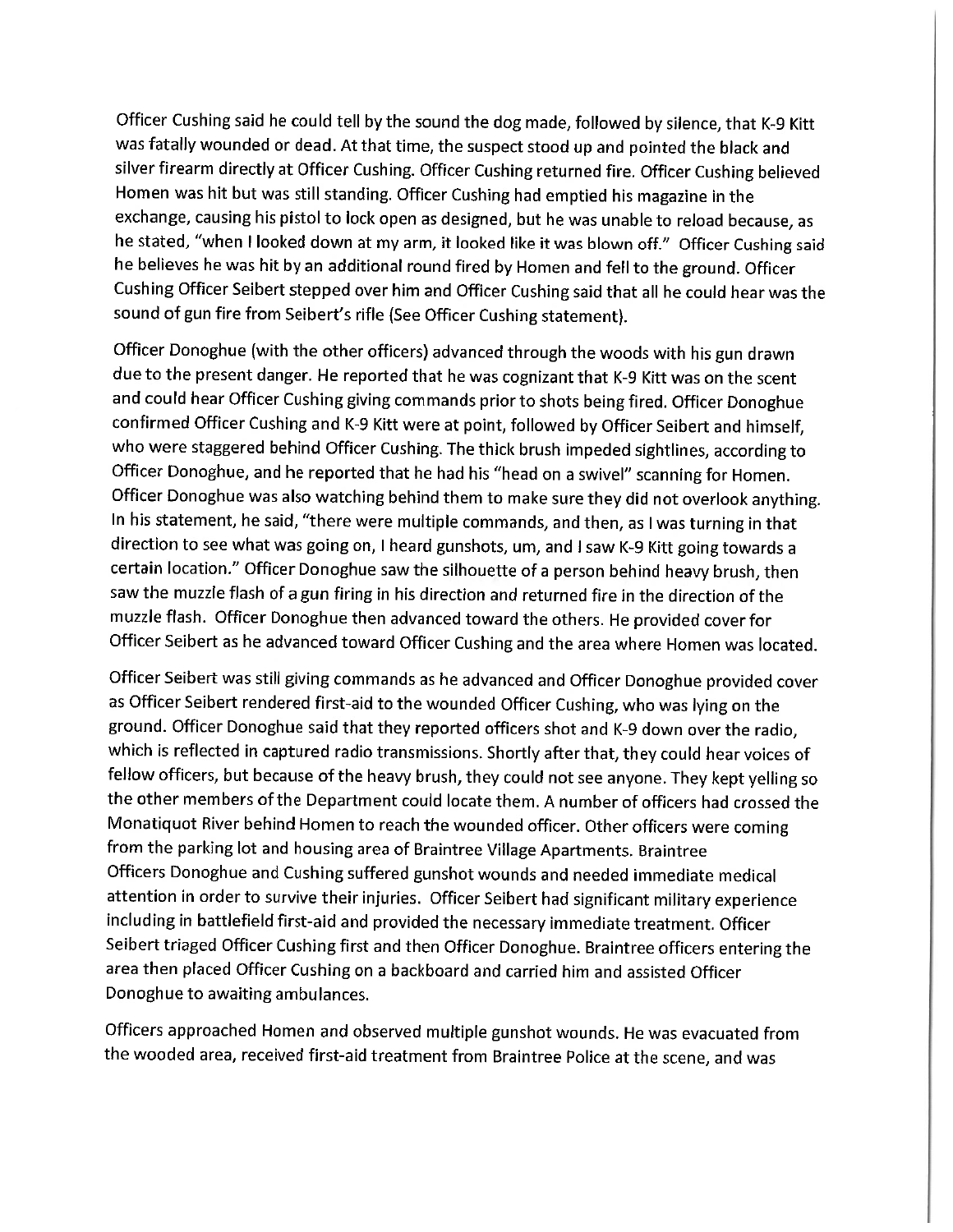transported to South Shore Hospital by ambulance. He was pronounced deceased at South Shore Hospital.

Officer Seibert also confirmed that K-9 Kitt had succumbed to the gunshot wounds and was dead at the scene.

#### **AUTOPSY:**

The autopsy of Andrew Homen was performed by Dr. Rebecca Erin Dedrick on June 5, 2021, including a toxicology screen. Dr. Dedrick concluded that, upon examination, she identified a combined 19 entrance and exit wounds on the body. She was unable to ascertain or differentiate whether the various identified wounds were entrance or exit wounds. Further, the medical examiner was not able to identify whether individual wounds were caused by a handgun or rifle. The autopsy report by Dr. Dedrick indicates that the cause of death was multiple gunshot wounds, shot by others. The death was ruled it a homicide, indicating the death of one individual at the hands of another. The District Attorney's Office, with the assistance of the Medical Examiner and State Police, must determine whether the actions of the Braintree police were justified under the circumstances. (See Death Certificate.)

#### **BALLISTICS REPORT:**

The Massachusetts State Police assigned to the District Attorney's Office contacted State Police Crime Scene Services. Lieutenant John H. Conroy of the Firearms Identification Section performed a ballistics examination and report of the weapons used and fired in the incident in Braintree. Lieutenant Conroy examined Officer Cushing's department-issued .45-caliber Sig Sauer P320 handgun. The weapon holds nine rounds in a magazine and one in the chamber, for a total of ten shots. Officer Donahue was also armed with a department-issued .45-caliber Sig Sauer P320 on the date of the incident. Officer Seibert was armed with a department-issued .45-caliber Sig Sauer P320 and his patrol rifle<sup>1</sup>. The analysis by state police ballistics found that Officer Cushing's gun, when examined, was completely empty. Officer Donahue's weapon, when examined, was found to contain eight live cartridges in the weapon, and an empty magazine was present in the area where Officer Donahue was returning fire. It was ascertained by interviews and evidence that Cushing's gun was completely empty, and he had fired up to ten rounds. Officer Donahue had emptied one magazine during the initial fire fight of ten rounds and had reloaded and fired an additional one round from the reloaded weapon. Officer Cushing stated that he was unable to reload due to his injuries. Officer Donahue stated that he fired and reloaded. Those statements comport with the ballistics report.

Officer Siebert's department-issued .45-caliber contained a full magazine and one in the chamber, for a total of ten rounds and had not been fired during the exchange. Officer Siebert had fired his Bushmaster patrol rifle, which contained 30 rounds. Lt. Conroy's examination found that the magazine contained nine live rounds, indicating he may have fired up to 21

<sup>&</sup>lt;sup>1</sup> This rifle, the Bushmaster XM15, is referred to in some interviews as an M4, the military version of the weapon.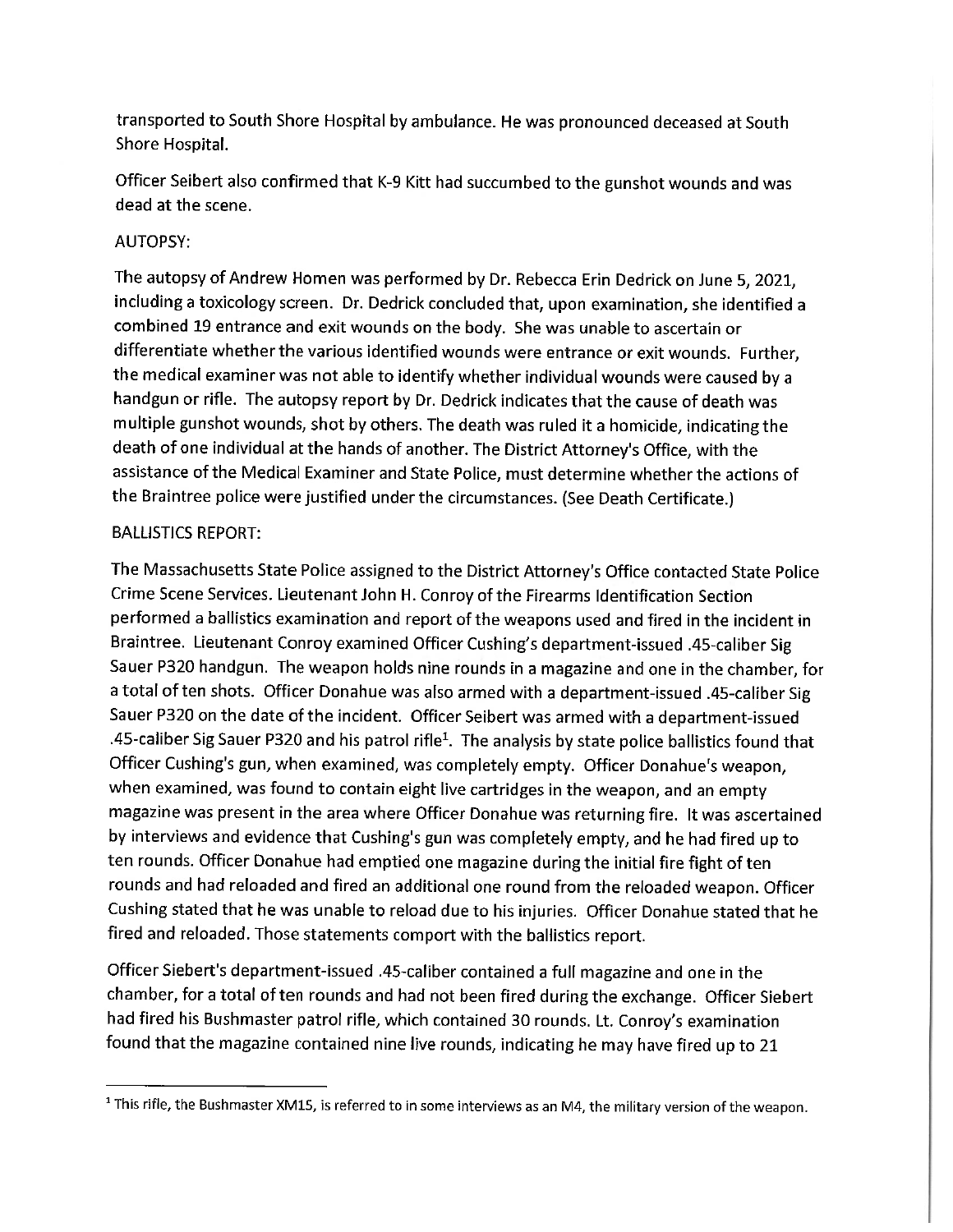rounds during the exchange with Homen. This is proximate to Siebert's stated recollection of "about 20 rounds."

The police had received initial information that Homen was armed with two different weapons. One was a Smith and Wesson SD .40-caliber handgun. The weapon could potentially hold up to 14 rounds in its magazine and one additional round in the chamber, for a total of 15. The ballistics report found that there was one round still in the magazine and one in the chamber when examined after the incident. Homen also was armed with a Smith and Wesson long caliber Hopkins & Allen Arms Company .32-caliber, hammer-style revolver. The ballistics review indicated a recovery of six live cartridges, either in the gun or at the scene, which was consistent with its capacity. Lt. Conroy opined that it appeared that no bullets had been fired from the revolver. (See the ballistics report of Lieutenant John H. Conroy, Mass State Police.)

#### STANDARD OF REVIEW & FINDINGS

Graham V. Connor, 49 U. S. 386 (1989) established the "objective reasonableness" standard for police use of force. The case provides that an officer's use of force is judged based upon the totality of the circumstances, from the prospective of the officer, on the scene, at the moment force is used, without the benefit of hindsight, in circumstances that are tense, uncertain, and rapidly evolving. The so-called "Graham factors" used to determine reasonableness, as set forth in the case: 1) The severity of the crime; 2) Whether the subject was an immediate threat to the officer's or others; 3) Was the subject was actively resisting arrest or how the subject was attempting to evade the arrest by flight. Graham, 490 U.S. at 396.

#### NORFOLK DISTRICT ATTORNEY FINDINGS

 $1.$ Andrew Homen was involved in a domestic altercation with a resident of the Braintree Village Apartments on the night of June 3 and morning of June 4, 2021.

 $\overline{2}$ . Homen had physically and verbally assaulted the victim, attempted to choke her, and held a gun to her head during the domestic dispute.

3. The victim was able to get to a phone and call Braintree 911, expressing her concern that Homen would continue to hurt her or kill her or himself.

 $\overline{\mathbf{4}}$ . Once Homen realized the victim had called Braintree Police, he fled the apartment and entered the heavily wooded area adjacent to Braintree Village Apartments and bordered by the MBTA Commuter Rail tracks and Commercial Street.

5. The victim told Braintree Police that Homen was armed with two firearms when he fled the apartment.

6. Braintree Police immediately locked down the adjacent East Middle Junior High School in response to the present danger of an armed assailant in the vicinity.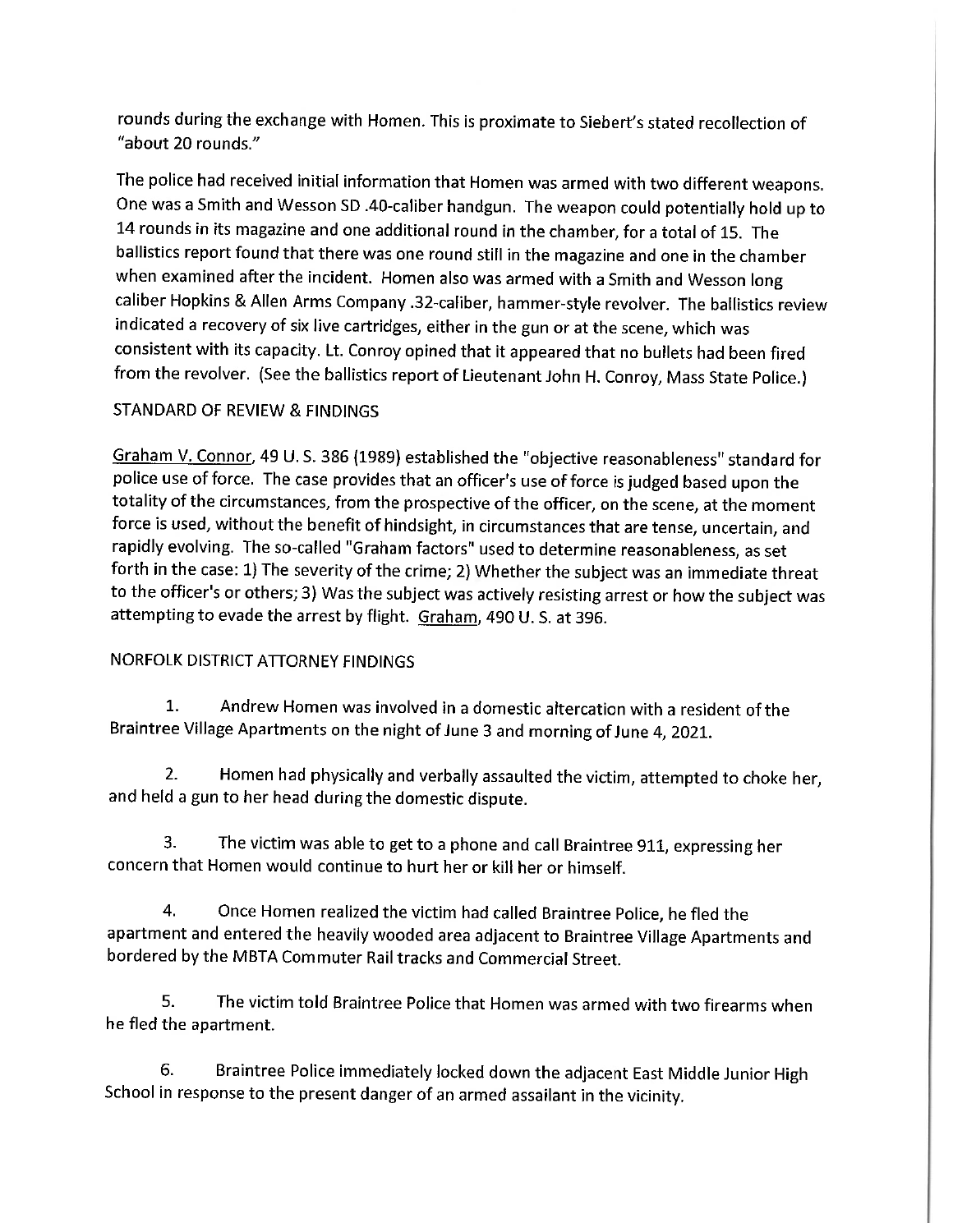7. Braintree Police gathered intelligence information, including video evidence of the description of Homen, and identified where he entered the wooded area in the rear of **Braintree Village Apartments.** 

8. Braintree Police set up a security perimeter and designed a plan to track and attempt to apprehend Homen in the heavily wooded area.

9. The Braintree Police track was led by Officer Bill Cushing and K-9 Kitt, with additional support from Officers Seibert and Donaghue.

10. Officer Cushing and his partner, K-9 Kitt, led the group, with Kitt working onleash 15 feet in front of the 3 Braintree officers as they entered the wooded area to look for the armed suspect, Andrew Homen.

11. At approximately 75 to 100 yards into the heavily wooded area, the officers recognized signals from K-9 Kitt that he had detected a strong scent and was getting close to finding Homen in the heavy underbrush.

12. K-9 Kitt approached an area where Homen was seen behind a rock area and advised to show his hands and come out. Suddenly and without warning, Homen began firing his weapon as K-9 Kitt advanced on his position.

13. K-9 Kitt was mortally wounded by the first rounds of gunfire, and Braintree Officers Cushing and Donaghue were wounded while exchanging gun fire with Homen. Officer Seibert also fired rounds from his patrol rifle during the exchange.

14. Homen fired his weapon first and was also struck numerous times by bullets from the Braintree Police who returned fire. Braintree Police returned fire after being fired upon, without warning, in response to their verbal commands.

15. Hearing gunfire, Braintree Police Officers who had formed the containment perimeter around the wooded area rapidly entered the woods and rendered aid and assistance to the wounded suspect and two wounded officers.

16. Homen and the two wounded officers were transported to area hospitals, where Homen was determined to be deceased. Officers Donaghue and Cushing were treated for extensive gunshot injuries.

In light of the consistent narrative of events emerging from law enforcement interviews, video footage, recordings, and civilian witnesses, I find that the three Braintree Police Officers' use of force while discharging their weapons when fired upon in Braintree on June 4, 2021 was objectively reasonable and justified, according to the factors delineated in Graham v. Connor. I